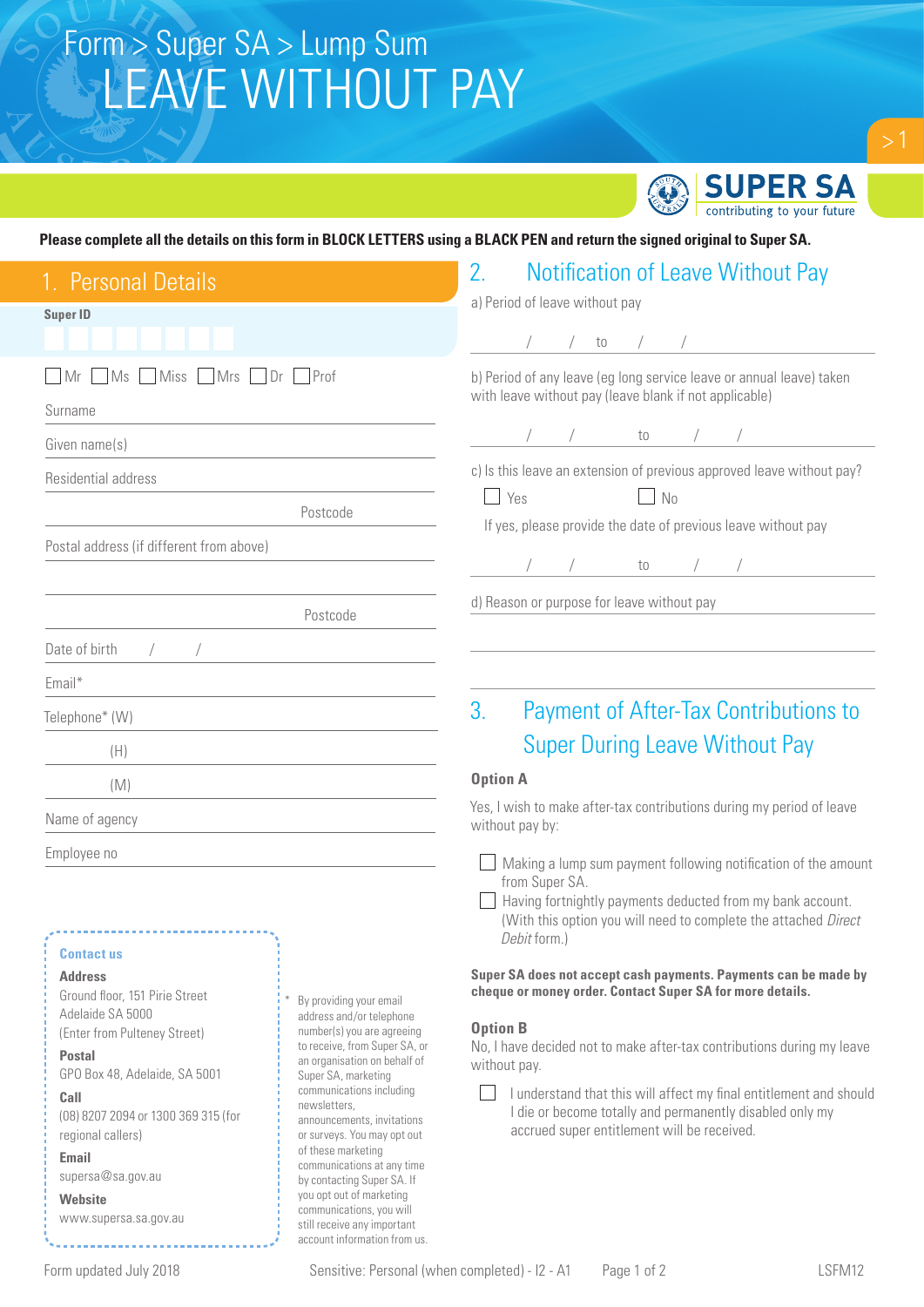## LEAVE WITHOUT PAY Form > Super SA > Lump Sum



## **Please complete all the details on this form in BLOCK LETTERS and return the signed original to Super SA.**

## 4. Member Declaration

I certify that the information provided on the previous page is true and correct.

Signature: Date:

**Please forward completed form to your pay office for completion of Section 5.**

### 5. Agency Authorisation (by Authorised Officer)

Is the employee being seconded to another employer or participating in an overseas aid program?  $\Box$  Yes  $\Box$  No I certify that the periods of leave contained in Section 2 of this form are correct.  $\Box$  Yes  $\Box$  No

**If the member has ticked Option A in Section 3, the substantive agency must maintain the employer contributions during the period of leave without pay (up to a maximum period of 12 months), unless the member is seconded to another employer and makes a LWOP application under Regulation 35 of the** *Superannuation Regulations, 2001***. If the Super SA Board approves LWOP in excess of 12 months under Regulation 35 the host employer will be required to pay employer contributions for the entire period.**

Agency name

Agency location

Signature of Authorised Officer

Name of Authorised Officer (please print)

Telephone Date

**Please forward completed form to Super SA**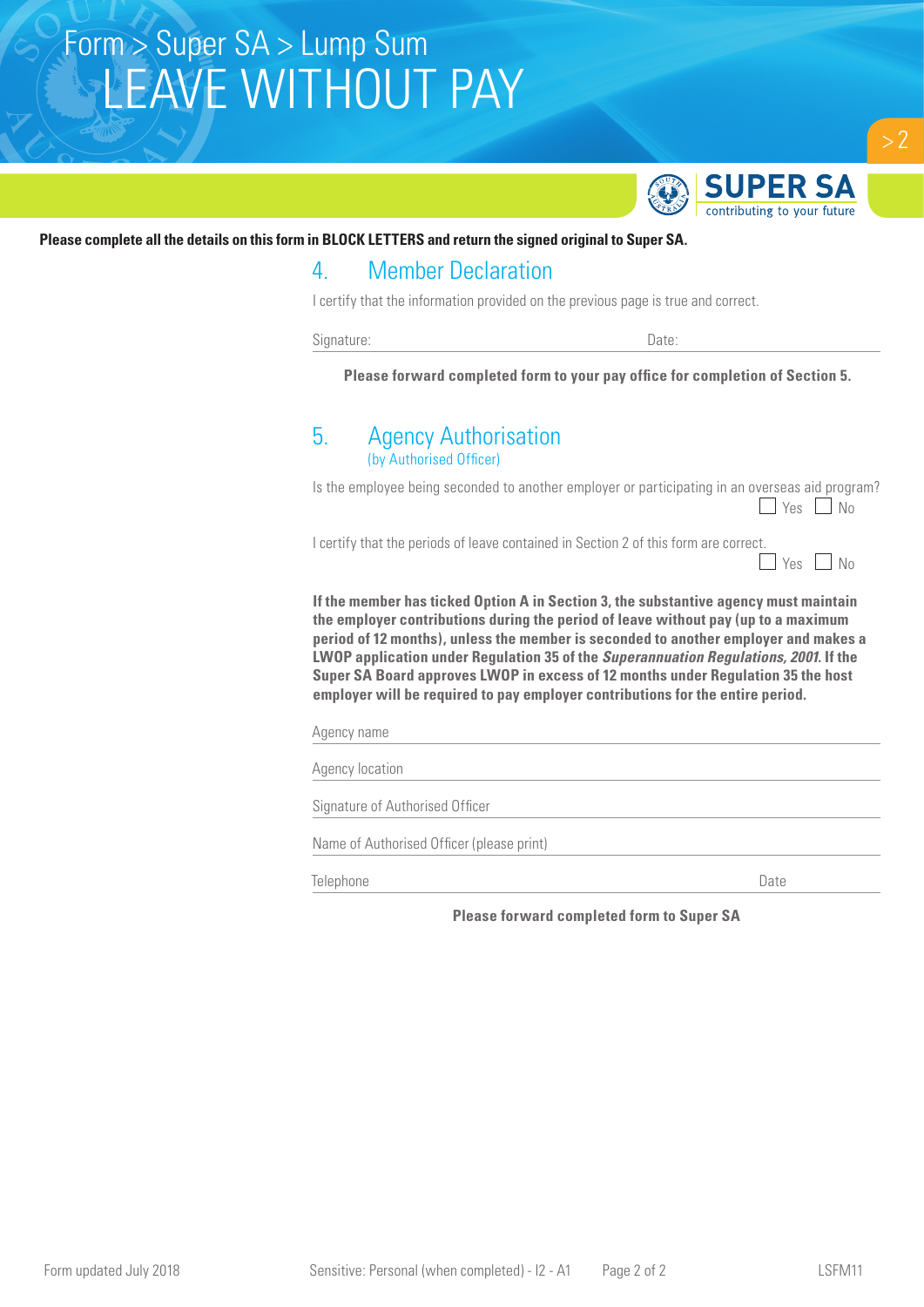## MEMBER DIRECT DEBIT (DDR) Form > Super SA Form > Super SA MEMBER DIRECT DEBIT REQUEST (DDR)



## **Please complete this form in BLOCK LETTERS using a BLACK PEN and return the signed original to Super SA.**

| 1. Personal Details                                                                                                                                                                                                                                                                                                                                             | I/We                                                                                                                                                                                                           |
|-----------------------------------------------------------------------------------------------------------------------------------------------------------------------------------------------------------------------------------------------------------------------------------------------------------------------------------------------------------------|----------------------------------------------------------------------------------------------------------------------------------------------------------------------------------------------------------------|
| <b>Account ID</b>                                                                                                                                                                                                                                                                                                                                               | (Surname)                                                                                                                                                                                                      |
| $\Box$ Ms<br>$\bigcup$ Miss<br><b>Mrs</b><br>$\ln$<br>Prof<br>Mr                                                                                                                                                                                                                                                                                                | (Given names)                                                                                                                                                                                                  |
| Surname                                                                                                                                                                                                                                                                                                                                                         | authorise Super SA, APCA user ID number 9667, to arrange for funds to be<br>directly debited from my/our account at the financial institution identified<br>below.                                             |
| Given name(s)                                                                                                                                                                                                                                                                                                                                                   | This authorisation is to remain in force in accordance with the Service                                                                                                                                        |
| Residential address                                                                                                                                                                                                                                                                                                                                             | Agreement provided with this form.                                                                                                                                                                             |
| Postcode                                                                                                                                                                                                                                                                                                                                                        | 2. Details of the account to be debited                                                                                                                                                                        |
| Postal address (if different from above)                                                                                                                                                                                                                                                                                                                        | All account details must be supplied.<br>Account name                                                                                                                                                          |
|                                                                                                                                                                                                                                                                                                                                                                 | Name of financial institution                                                                                                                                                                                  |
| Postcode                                                                                                                                                                                                                                                                                                                                                        | <b>Branch</b>                                                                                                                                                                                                  |
| Date of birth<br>$\sqrt{2}$                                                                                                                                                                                                                                                                                                                                     |                                                                                                                                                                                                                |
| Email*                                                                                                                                                                                                                                                                                                                                                          | <b>BSB</b> number                                                                                                                                                                                              |
| Telephone* (M)                                                                                                                                                                                                                                                                                                                                                  | (must be 6 digits)                                                                                                                                                                                             |
| (W)                                                                                                                                                                                                                                                                                                                                                             | Account number                                                                                                                                                                                                 |
| (H)                                                                                                                                                                                                                                                                                                                                                             | (cannot be more than 9 digits)                                                                                                                                                                                 |
| Name of employer                                                                                                                                                                                                                                                                                                                                                | Note: Please ensure that the account and BSB number that you are providing<br>are correct. Direct debit is not available on all accounts and if you are unsure                                                 |
| Employee number                                                                                                                                                                                                                                                                                                                                                 | please clarify with your financial institution. Credit union cheques may not<br>show their own BSB number. Check with the credit union for the correct BSB<br>number to use for direct debit.<br>3 Signature/s |
| *By providing your email address and/or telephone number(s) you are agreeing to receive,<br>from Super SA, or an organisation on behalf of Super SA, marketing communications<br>including newsletters, announcement, invitations or surveys. You may opt out of these<br>markating agmmunications of onutime buyundating your communication proferences in our |                                                                                                                                                                                                                |

marketing communications at any time by updating your communication preferences in our online member portal or by contacting Super SA. If you opt out of marketing communications, you will still receive any important account information from us.

#### **Contact Us**

**In person:** Ground floor, 151 Pirie Street Adelaide SA 5000 (Enter from Pulteney Street)

**Postal:** GPO Box 48, Adelaide, SA 5001

**Call:** (08) 8207 2094 or 1300 369 315 (for regional callers)

**Website:** www.supersa.sa.gov.au

## 3. Signature/s **All account signatories may be required to sign on joint accounts.**

Signature:  $\mathsf{\mathsf{X}}$  **Date:** / / Signature:  $\mathsf{\mathsf{X}}$  **Date:** / / Please note: this form continues over the page.



Form updated July 2018 **Sensitive: Personal (when completed)** -I2-A1 Page 1 of 2 ASFM05